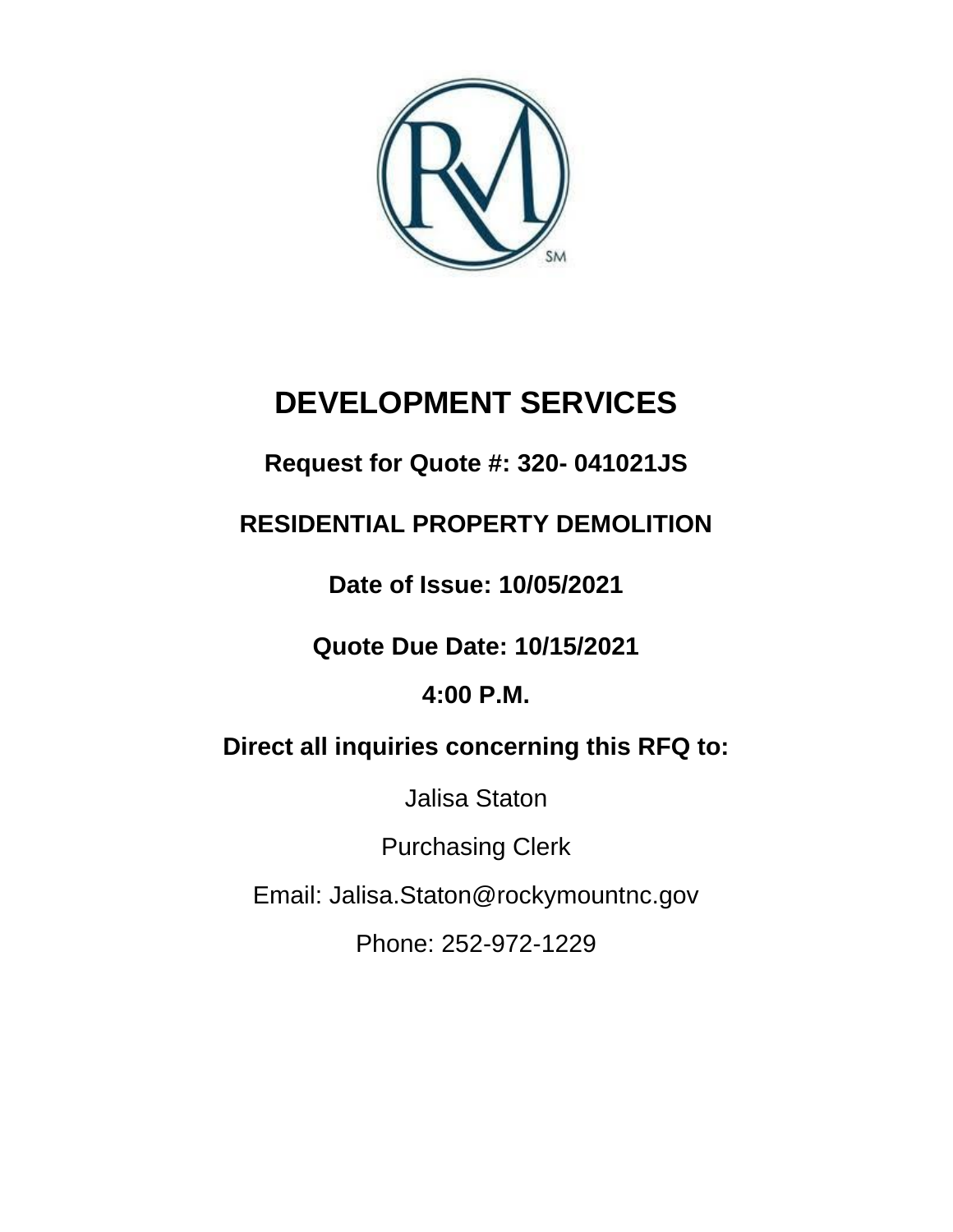

# **Request for Quote # 320-041021JS** \_\_\_\_\_\_\_\_\_\_\_\_\_\_\_\_\_\_\_\_\_\_\_\_\_\_\_\_\_\_\_\_\_\_\_\_\_\_\_\_\_\_\_\_\_\_\_\_\_\_\_\_\_\_

For purchasing division processing, please provide your company's Federal Employer Identification Number or alternate identification number (e.g. Social Security Number). Pursuant to North Carolina General Statute 132-1.10(b) this identification number shall not be released to the public. **This page will be removed and shredded, or otherwise kept confidential**, before the procurement file is made available for public inspection.

> **This page is to be filled out and returned with your bid. Failure to do so may subject your bid to rejection.**

> > **ID Number:**

\_\_\_\_\_\_\_\_\_\_\_\_\_\_\_\_\_\_\_\_\_\_\_\_\_\_\_\_\_\_\_\_\_\_\_\_\_\_\_\_\_\_\_\_\_\_\_\_\_\_\_\_\_\_ Federal ID Number or Social Security Number

\_\_\_\_\_\_\_\_\_\_\_\_\_\_\_\_\_\_\_\_\_\_\_\_\_\_\_\_\_\_\_\_\_\_\_\_\_\_\_\_\_\_\_\_\_\_\_\_\_\_\_\_\_\_ Vendor Name

*"All bidders are hereby notified that they must have the proper license as required under the North Carolina laws. All prospective contractors shall be responsible for complying with state law and local ordinances."*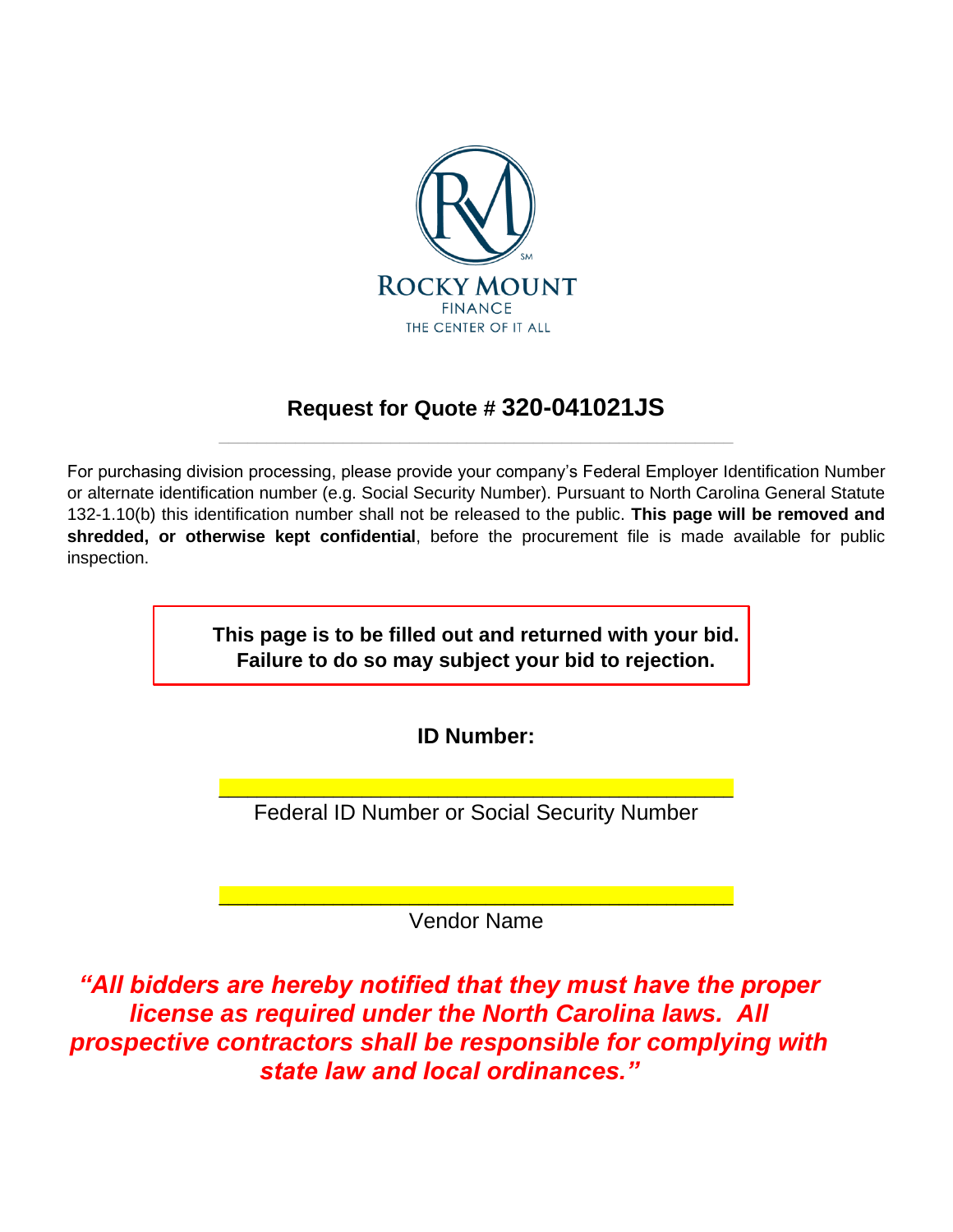| <b>City of Rocky Mount</b><br><b>DEVELOPMENT SERVICES</b> |                                    |
|-----------------------------------------------------------|------------------------------------|
| Refer ALL Inquiries regarding this RFQ to:                | Request for Quote # 320-041021JS   |
| Jalisa Staton                                             | Quotes will be due: 10/15/2021     |
| <b>Purchasing Clerk</b>                                   | <b>Contract Type: Good/Service</b> |
| EXECUTION                                                 |                                    |

#### **EXECUTION**

In compliance with this Request for Quote, and subject to all the conditions herein, the undersigned Vendor offers and agrees to furnish and deliver any or all items upon which prices are quoted, at the prices set opposite each item within the time specified herein. By executing this quote, the undersigned Vendor certifies that this quote is submitted competitively and without collusion (G.S. 143- 54), that none of its officers, directors, or owners of an unincorporated business entity has been convicted of any violations of Chapter 78A of the General Statutes, the Securities Act of 1933, or the Securities Exchange Act of 1934 (G.S. 143-59.2), and that it is not an ineligible Vendor as set forth in G.S. 143-59.1. False certification is a Class I felony. Furthermore, by executing this quote, the undersigned certifies to the best of Vendor's knowledge and belief, that it and its principals are not presently debarred, suspended, proposed for debarment, declared ineligible or voluntarily excluded from covered transactions by any Federal or State department or City department. As required by G.S. 143-48.5, the undersigned Vendor certifies that it, and each of its sub-contractors for any Contract awarded as a result of this RFQ, complies with the requirements of Article 2 of Chapter 64 of the NC General Statutes, including the requirement for each employer with more than 25 employees in North Carolina to verify the work authorization of its employees through the federal E-Verify system. G.S. 133-32 and Executive Order 24 (2009) prohibit the offer to, or acceptance by, any City Employee associated with the preparing plans, specifications, estimates for public Contract; or awarding or administering public Contracts; or inspecting or supervising delivery of the public Contract of any gift from anyone with a Contract with the City , or from any person seeking to do business with the City . By execution of any response in this quote, you attest, for your entire organization and its employees or agents, that you are not aware that any such gift has been offered, accepted, or promised by any employees of your organization. **Do you have a financial interest or tangible personal benefit with a city of Rocky Mount employee, officer, or agent? \_\_\_\_ Yes \_\_\_\_ No If yes note the employee, officer, or agent; department; and the perceived or**  actual conflict of interest.

**Failure to execute/sign quote prior to submittal shall render quote invalid and it WILL BE REJECTED. Late quotes cannot be accepted.**

| <b>VENDOR:</b>                                                                                      |                          |                           |      |  |
|-----------------------------------------------------------------------------------------------------|--------------------------|---------------------------|------|--|
| <b>STREET ADDRESS:</b>                                                                              |                          | <b>P.O. BOX:</b>          | ZIP: |  |
| CITY & STATE & ZIP:                                                                                 | <b>TELEPHONE NUMBER:</b> | <b>TOLL FREE TEL, NO:</b> |      |  |
| PRINCIPAL PLACE OF BUSINESS ADDRESS IF DIFFERENT FROM ABOVE (SEE INSTRUCTIONS TO VENDORS ITEM #11): |                          |                           |      |  |
| <b>PRINT NAME &amp; TITLE OF PERSON SIGNING ON BEHALF OF VENDOR:</b>                                |                          | <b>FAX NUMBER:</b>        |      |  |
| <b>VENDOR'S AUTHORIZED SIGNATURE:</b>                                                               | DATE:                    | <b>EMAIL:</b>             |      |  |

Offer valid for at least 60 days from date of quote opening, unless otherwise stated here: **Example** days.

#### **ACCEPTANCE OF QUOTE**

If any or all parts of this quote are accepted by the City of Rocky Mount, an authorized representative of the City of Rocky Mount shall affix his/her signature hereto and this document and all provisions of this Request for Quote along with the Vendor response and the written results of any negotiations shall then constitute the written agreement between the parties. A copy of this acceptance will be forwarded to the successful Vendor(s).

|                   | <b>FOR CITY USE ONLY:</b> Offer accept and Contract awarded this | dav of | as indicated on the attached |
|-------------------|------------------------------------------------------------------|--------|------------------------------|
| certification, by |                                                                  |        |                              |

#### **(Authorized Representative of City of Rocky Mount)**

**\_\_\_\_\_\_\_\_\_\_\_\_\_\_\_\_\_\_\_\_\_\_\_\_\_\_\_\_\_\_\_\_\_\_\_\_\_\_\_\_\_\_\_\_\_\_**

**PRE-AUDIT:** This instrument has been preaudited in the manner required by the Budget and Fiscal Control Act.

| <b>Finance Director</b> | Date |
|-------------------------|------|
|-------------------------|------|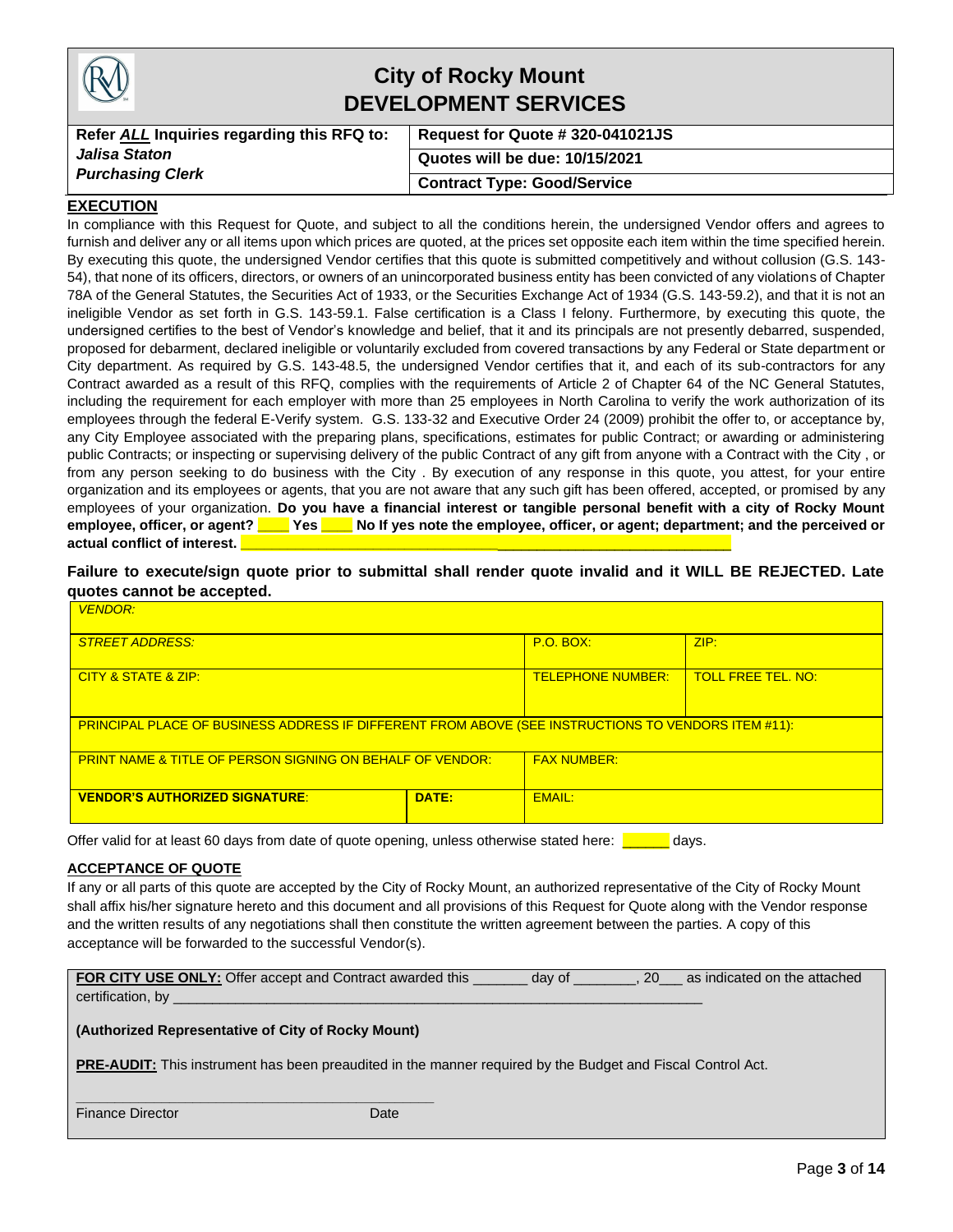# **Contents**

| 1.0 |                                                            |  |
|-----|------------------------------------------------------------|--|
| 2.0 |                                                            |  |
| 2.1 |                                                            |  |
| 2.2 |                                                            |  |
| 2.3 |                                                            |  |
| 2.4 |                                                            |  |
| 2.5 |                                                            |  |
| 2.6 |                                                            |  |
| 2.7 |                                                            |  |
| 3.0 |                                                            |  |
| 3.1 |                                                            |  |
| 3.2 |                                                            |  |
| 3.3 |                                                            |  |
| 4.0 |                                                            |  |
| 4.1 |                                                            |  |
| 4.2 |                                                            |  |
| 4.3 |                                                            |  |
| 4.4 |                                                            |  |
| 5.0 |                                                            |  |
| 5.1 |                                                            |  |
|     |                                                            |  |
|     |                                                            |  |
|     |                                                            |  |
|     |                                                            |  |
|     | ATTACHMENT C: ACCEPTANCE OF GENERAL TERMS & CONDITIONS  13 |  |
|     |                                                            |  |
|     |                                                            |  |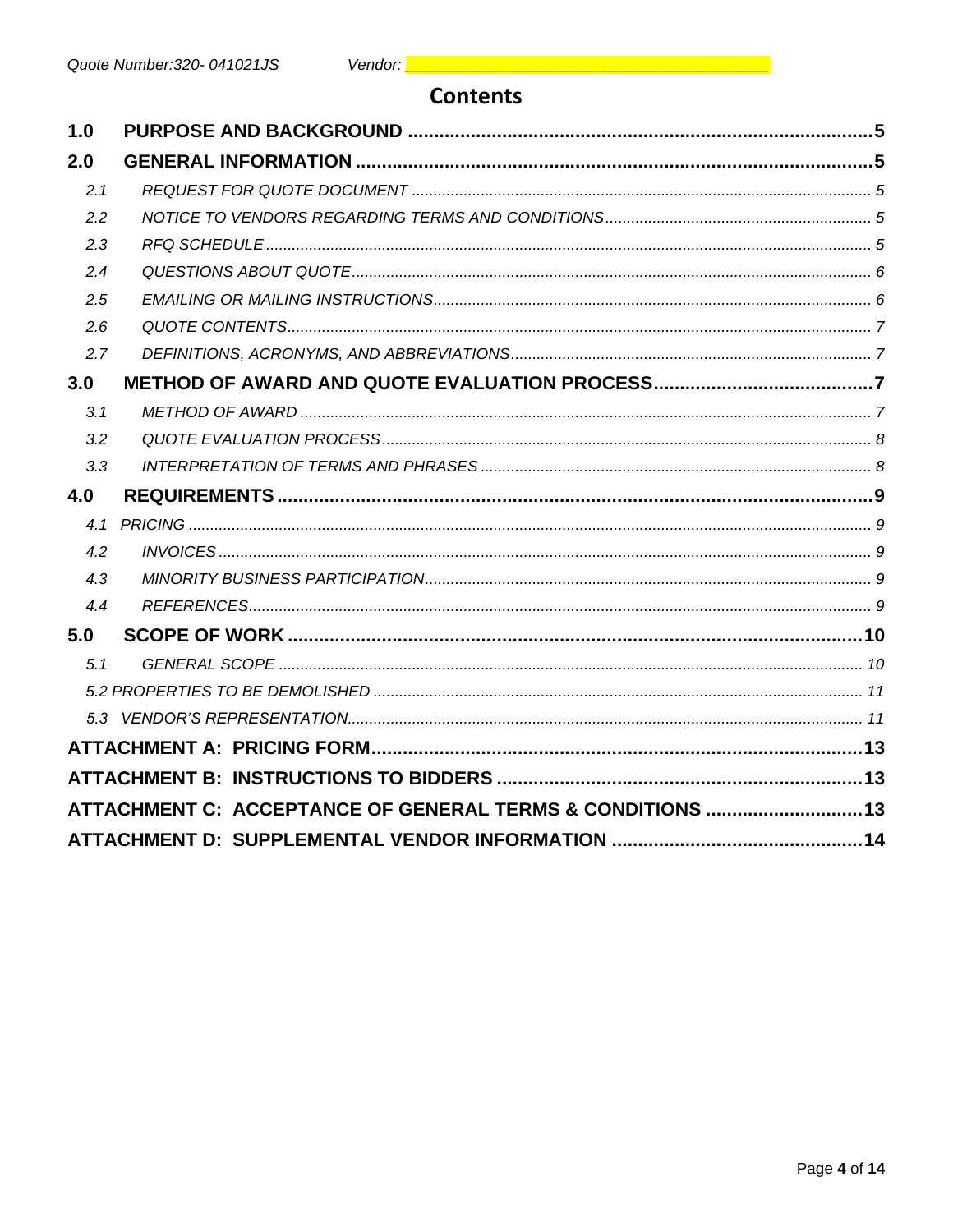# <span id="page-4-0"></span>**1.0 PURPOSE AND BACKGROUND**

**The city is requesting a price for the demolition and cleanup of one residential location listed under the scope of work section of these specifications.**

**Quotes shall be submitted in accordance with the terms and conditions of this RFQ and any addenda issued hereto***.*

# <span id="page-4-1"></span>**2.0 GENERAL INFORMATION**

# <span id="page-4-2"></span>**2.1 REQUEST FOR QUOTE DOCUMENT**

The RFQ is comprised of the base RFQ document, any attachments, and any addenda released before Contract award. All attachments and addenda released for this RFQ in advance of any Contract award are incorporated herein by reference. Vendor may attach its quote to this RFQ for submission; however, any and all additional, modified or conflicting terms and conditions submitted on or with Vendor's quote shall be disregarded and shall not be considered a part of any contract arising from this RFQ. Any attempt to delete or avoid the force of the previous sentence shall render Vendor's quote invalid, and it shall not be considered.

# <span id="page-4-3"></span>**2.2 NOTICE TO VENDORS REGARDING TERMS AND CONDITIONS**

It shall be the Vendor's responsibility to read the Instructions, the Cities' terms and conditions, all relevant exhibits and attachments, and any other components made a part of this RFQ and comply with all requirements and specifications herein. Vendors are also responsible for obtaining and complying with all Addenda and other changes that may be issued concerning this RFQ.

If Vendors have questions, issues, or exceptions regarding any term, condition, or other component within this RFQ (including proposed alternate language), those **must** be submitted as questions in accordance with the instructions in Section 2.4. QUESTIONS ABOUT QUOTE. If the City determines that any changes will be made resulting from the questions asked, then such decisions will be communicated in the form of an RFQ addendum. The City may also elect to leave open the possibility for post-contract negotiation and amendment of specific provisions of the Contract that have been addressed during the question-and-answer period. Other than through this process, the City rejects and will not be required to evaluate or consider any additional or modified terms and conditions submitted with Vendor's quote. This applies to any language appearing in or attached to the document as part of the Vendor's quote that purports to vary any terms and conditions or Vendors' instructions herein or to render the quote non-binding or subject to further negotiation. *Vendor's quote shall constitute a firm offer.* **By execution and delivery of a quote in response to this RFQ, the Vendor agrees that any additional or modified terms and conditions, whether submitted purposefully or inadvertently, shall have no force or effect, and will be disregarded. Noncompliance with, or any attempt to alter or delete, this paragraph shall constitute sufficient grounds to reject Vendor's quote as nonresponsive. Any quote that contains language that indicates the quote is non-binding or subject to further negotiation before a contractual document may be signed shall be rejected.**

Contact with anyone working for or with the City regarding this RFQ other than the City of Rocky Mount Purchasing Office Contract Lead named on the face page of this RFQ or in the manner specified by this RFQ shall constitute grounds for rejection of said Vendor's offer, at the Cities election.

# <span id="page-4-4"></span>**2.3 RFQ SCHEDULE**

The table below shows the *intended* schedule for this RFQ. The City will make every effort to adhere to this schedule.

| <b>Action</b>                                     | <b>Responsibility</b> | Date/Time                      |
|---------------------------------------------------|-----------------------|--------------------------------|
| Issue RFQ                                         | City                  | Tuesday 10/05/2021             |
| <b>Submit Written Questions/Question Deadline</b> | Vendors               | Thursday 10/08/2021            |
| Provide Response to Questions/Addendum            | City                  | Tuesday 10/12/2021             |
| Submit Bids                                       | Vendors               | Friday 10/15/2021 BY 4:00 p.m. |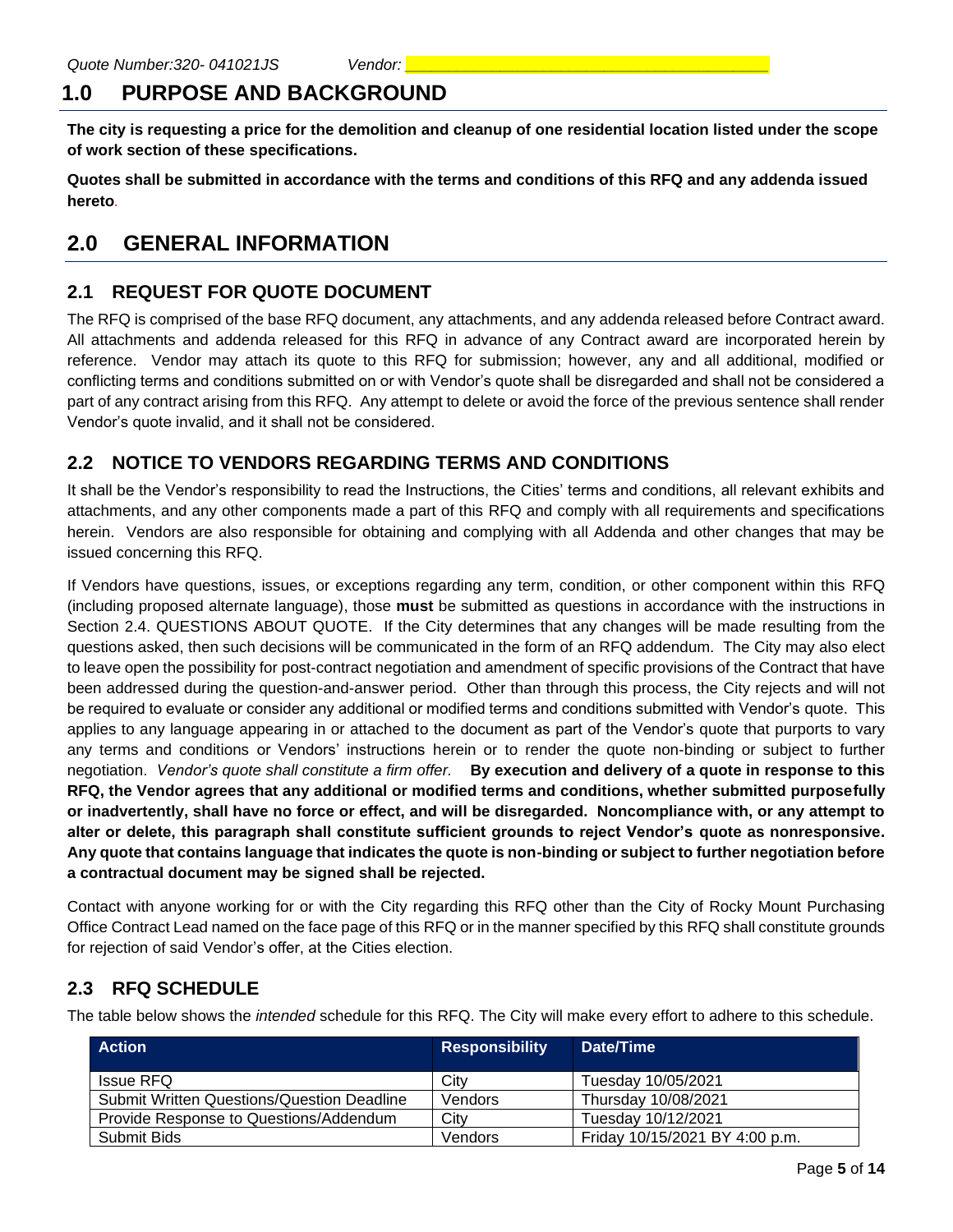| Quote<br>. Number : | (1)<br>1JS<br>שוו<br>44<br>≺<br>____ | . . |      |  |
|---------------------|--------------------------------------|-----|------|--|
| AW                  | :ac'                                 |     | City |  |

# <span id="page-5-0"></span>**2.4 QUESTIONS ABOUT QUOTE**

**Purpose:** Upon review of the RFQ documents, Vendors may have questions to clarify or interpret the RFQ in order to submit the best quote possible. To accommodate the Quote Questions process, Vendors shall submit any such questions by the above due date.

**Instructions:** Written questions shall be emailed to [Jalisa.Staton@rockymountnc.gov](mailto:debra.harris@rockymountnc.gov) by the date and time specified above. Vendors should enter "RFQ #320-041021JS – Questions" as the subject for the email. Questions submittals should include a reference to the applicable RFQ section and be submitted in a format shown below:

| <b>Reference</b>         | <b>Vendor Question</b> |
|--------------------------|------------------------|
| RFQ Section, Page Number | Vendor question?       |

Questions received prior to the submission deadline date, the City 's response, and any additional terms deemed necessary by the City will be posted in the form of an addendum, available on the City of Rocky Mount Purchasing webpage https://rockymountnc.gov/bids, and/or the North Carolina's Interactive Purchasing System (IPS), [http://www.ips.state.nc.us,](http://www.ips.state.nc.us/) and shall become an Addendum to this RFQ. No information, instruction or advice provided orally or informally by any City personnel, whether made in response to a question or otherwise in connection with this RFQ, shall be considered authoritative or binding. Vendors shall be entitled to rely *only* on written material contained in an Addendum to this RFQ. The dated noted in the RFQ schedule for the City to provide responses to questions also serves as the addendum deadline. If you do not receive a courtesy email notification regarding the addendum by that date do check the City of Rocky Mount Purchasing webpage.

# <span id="page-5-1"></span>**2.5 EMAILING OR MAILING INSTRUCTIONS**

**Instructions**: Quotes, subject to the conditions made a part hereof and the receipt requirements described below, shall be received at the address indicated in the table below, for furnishing and delivering those items as described herein.

| <b>MAILING ADDRESS FOR DELIVERY OF QUOTE</b><br><b>VIA U.S. POSTAL SERVICE</b> | OFFICE ADDRESS FOR DELIVERY BY ANY OTHER<br>MEANS, SPECIAL DELIVERY, OVERNIGHT DELIVERY,<br>OR BY ANY OTHER CARRIER |
|--------------------------------------------------------------------------------|---------------------------------------------------------------------------------------------------------------------|
| QUOTE NUMBER: 320-041021JS                                                     | QUOTE NUMBER: 320-041021JS                                                                                          |
| Attn: Jalisa Staton, Purchasing Clerk                                          | Attn: Jalisa Staton, Purchasing Clerk                                                                               |
| Address: PO BOX 1180                                                           | Address: 331 S. Franklin Street                                                                                     |
| Rocky Mount, NC 27802                                                          | Rocky Mount, NC 27802                                                                                               |

Vendors shall deliver either **one (1) signed electronic emailed copy** to [Jalisa.Staton@rockymountnc.gov](mailto:debra.harris@rockymountnc.gov) response or one **(1) signed original executed quote** to the address identified in the table in this Section. Address package and insert quote number as shown in the table above.

Quote number shall be marked on the outside of the sealed envelope with the Vendor's name and date and time of opening.

**IMPORTANT NOTE:** It is the responsibility of the Vendor to have the signed quote physically in this Office by the specified time and date quotes are due, regardless of the method of delivery. **This is an absolute requirement.** The time of delivery will be marked on each quote when received, and any quote received after the submission deadline will not be accepted or evaluated.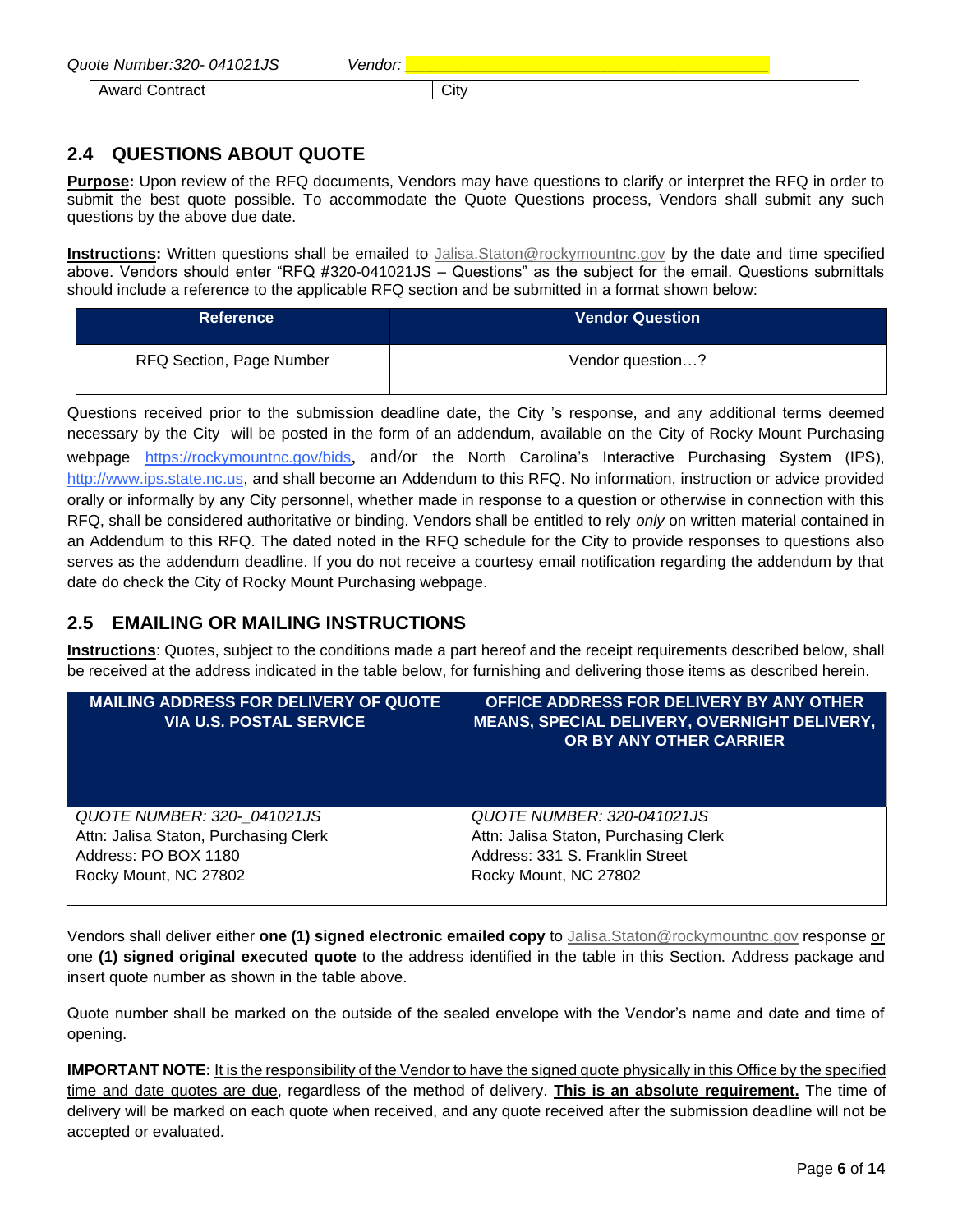All risk of late arrival due to unanticipated delay—whether delivered by hand, U.S. Postal Service, courier or other delivery service or method—is entirely on the Vendor. Note that the U.S. Postal Service generally does not deliver mail to the street address above, but to the city's Mail Service Center. Vendors are cautioned that quotes sent via U.S. Mail, including Express Mail, may not be delivered to the purchasing office on the due date in time to meet the quote deadline. All Vendors are urged to take the possibility of delay into account when submitting a quote.

If quote is hand delivered, please note that the Frederick E. Turnage Municipal Building requires all visitors to sign in with the guard stationed on the first floor. Visitors will only have access through the building accompanied with a City employee.

#### **This informal RFQ does not require a public opening of bids.**

#### <span id="page-6-0"></span>**2.6 QUOTE CONTENTS**

Vendor shall populate all attachments of this RFQ that require the Vendor to provide information and include an authorized signature where requested, as outlined below. Vendor Responses shall include the following items and they should be arranged in the following order:

- a) Completed and signed version of EXECUTION PAGE, along with the body of the RFQ, and signed receipt pages of any addenda released in conjunction with this RFQ.
- b) Completed version of ATTACHMENT A: PRICING FORM
- c) ATTACHMENT B: INSTRUCTIONS TO BIDDERS
- d) ATTACHMENT C: ACCEPTANCE OF TERMS AND CONDITIONS
- e) ATTACHMENT D: SUPPLEMENTAL VENDOR INFORMATION

#### <span id="page-6-1"></span>**2.7 DEFINITIONS, ACRONYMS, AND ABBREVIATIONS**

- a) **BUYER:** The employee of the City Department that places an order with the Vendor.
- b) **CONTRACT LEAD:** Representative of the *City of Rocky Mount Purchasing Office* who corresponds with potential Vendors in order to identify and contract with that Vendor providing the greatest benefit to the City of Rocky Mount and who will administer the contract for the City.
- c) **FOB-DESTINATION:** Title changes hand from Vendor to purchaser at the destination point of the shipment; Vendor owns commodity in transit and files any claims, and Vendor pays all freight and any related transportation charges. A solicitation may request Vendors to separately identify freight charges in their quote, but no amount or charge not included as part of the total quote price will be paid.
- d) **LOT**: A grouping of similar products within this RFQ.
- e) **ON-TIME DELIVERY:** The delivery of all items within a single order to the receiving point designated by the ordering entity within the delivery time required.
- f) **RFQ:** Request for Quote.
- g) **VENDOR:** Supplier, proposer, company, firm, corporation, partnership, individual or other entity submitting a response to a Request for Quote.

# <span id="page-6-2"></span>**3.0 METHOD OF AWARD AND QUOTE EVALUATION PROCESS**

### <span id="page-6-3"></span>**3.1 METHOD OF AWARD**

Contracts will be awarded in accordance with G.S. 143-129, 143-131 and the evaluation criteria set out in this solicitation. Prospective Vendors shall not be discriminated against based on any prohibited grounds as defined by Federal and State law.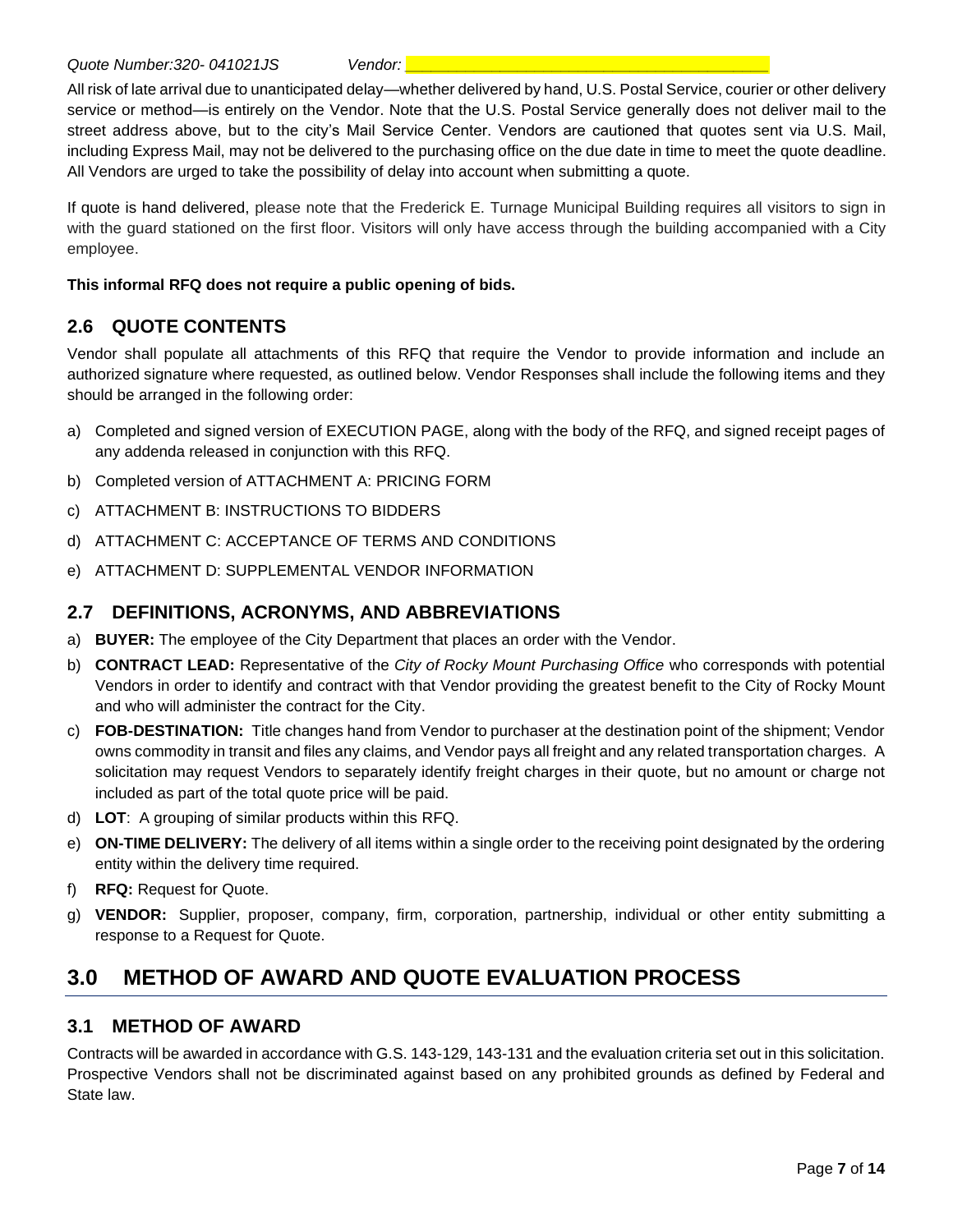The city may obtain quotes from one or more potential Vendors. All quotes will be evaluated, and award will be based on lowest responsive quote meeting specifications.

*Local Preference Policy. The only exception to the lowest responsive, responsible bidder method of award will be the local preference policy. The preference will allow an Eligible Local Bidder to match the price and terms of the lowest responsible, responsive bidder who is a Non-Local Bidder, if the Eligible Local Bidder's price is within five percent (5%) or \$25,000, whichever is less, of the lowest responsible, responsive Non-Local Bidder's price .An eligible local vendor is one that is current on property taxes in the City of Rocky Mount and meets the qualifications set forth in the policy. An application can be found at https://rockymountnc.gov/vendors*

# <span id="page-7-0"></span>**3.2 QUOTE EVALUATION PROCESS**

- a) Quotes are requested for the items as specified, or item(s) equivalent in design, function and performance. The City reserves the right to reject any quote on the basis of fit, form and function as well as cost.
- b) The City shall review the responses to this RFQ to confirm that they meet the specifications and requirements. The City reserves the right to waive any minor informality or technicality.
- c) For all responses that pass the initial review process, the city will review and assess the Vendors' pricing. The City may request additional formal responses or submissions from any or all Vendors for the purpose of clarification or to amplify the materials presented in any part of the quote. Vendors are cautioned, however, that the City is not required to request clarification, and often does not. Therefore, all quotes should be complete and reflect the most favorable terms available from the Vendor. Prices quoted cannot be altered or modified as part of a clarification.
- d) Quotes will be evaluated, based on the award criteria identified in Section 3.1 METHOD OF AWARD.

Award of a Contract to one Vendor does not mean that the other quotes lacked merit, but that, all factors considered, the selected quote was deemed most advantageous and represented the best value to the City.

Vendors are cautioned that this is a request for quote, not a request or an offer to contract, and the City reserves the unqualified right to reject any and all offers at any time if such rejection is deemed to be in the best interest of the City .

**CONFIDENTIALITY DURING PROCESS:** During the evaluation period and prior to award, all information concerning the quote and evaluation is confidential, and possession of the quotes and accompanying information is limited to personnel of the issuing department and any third parties involved in this procurement process, and to the committee responsible for participating in the evaluation. Any attempt on behalf of a Vendor to gain such confidential information, or to influence the evaluation process (e.g., contact anyone involved in the evaluation, criticize another Vendor, offer any benefit or information not contained in the quote) in any way is a violation of North Carolina purchasing law and regulations and shall constitute sufficient grounds for disqualification of Vendor's offer from further evaluation or consideration in the discretion of the City .

#### <span id="page-7-1"></span>**3.3 INTERPRETATION OF TERMS AND PHRASES**

This Request for Quote serves two functions: (1) to advise potential Vendors of the parameters of the solution being sought by the Department; and (2) to provide (together with other specified documents) the terms of the Contract resulting from this procurement. As such, all terms in the Request for Quote shall be enforceable as contract terms in accordance with the General Contract Terms and Conditions. The use of phrases such as "shall," "must," and "requirements" are intended to create enforceable contract conditions. In determining whether quotes should be evaluated or rejected, the Department will take into consideration the degree to which Vendors have proposed or failed to propose solutions that will satisfy the Department's needs as described in the Request for Quote. Except as specifically stated herein, no one requirement shall automatically disqualify a Vendor from consideration. However, failure to comply with any single requirement may result in the Department exercising its discretion to reject a quote in its entirety.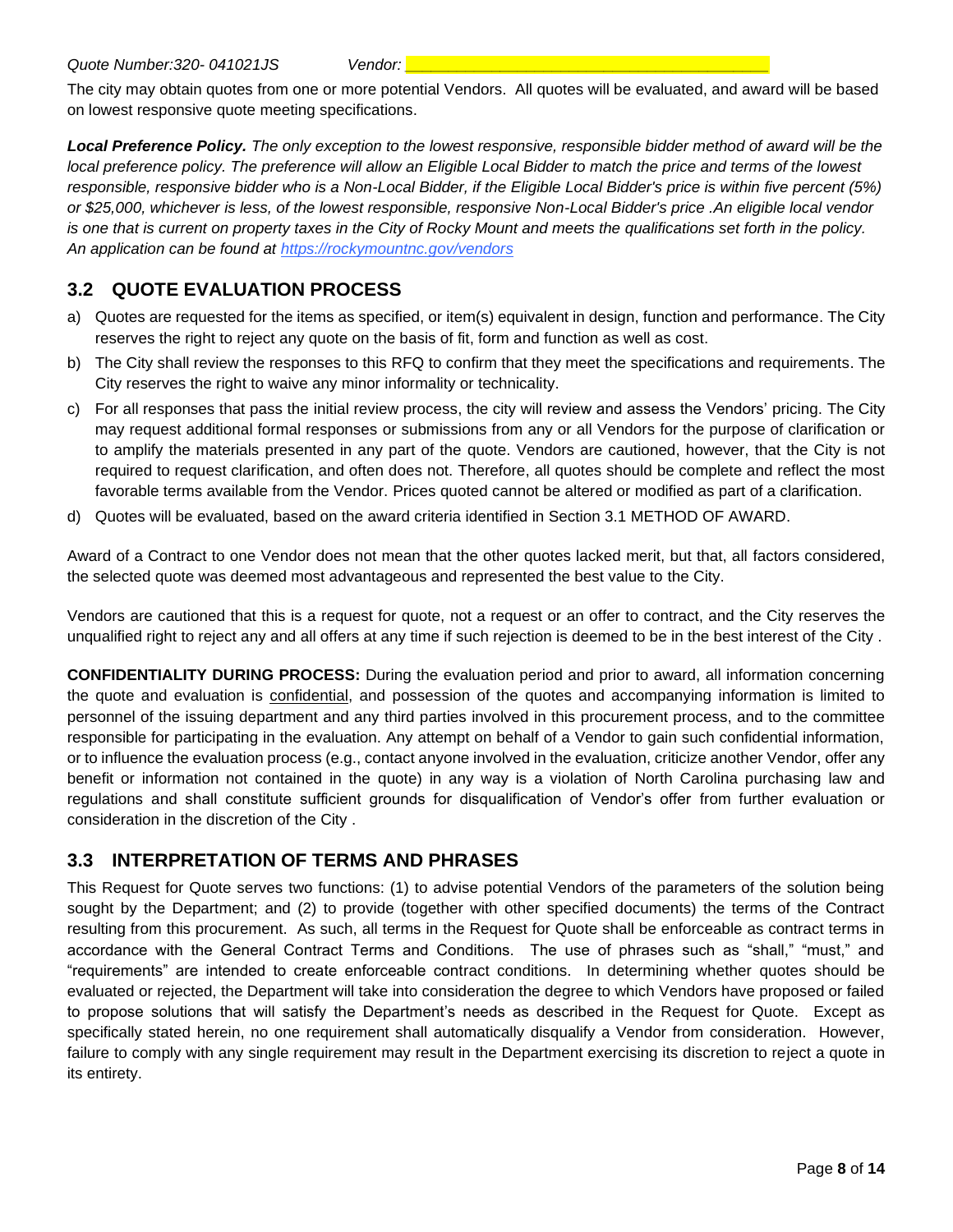# <span id="page-8-0"></span>**4.0 REQUIREMENTS**

This Section lists the requirements related to this RFQ. By submitting a quote, the Vendor agrees to meet all stated requirements in this Section as well as any other specifications, requirements and terms and conditions stated in this RFQ. If Vendor is unclear or has any question about the specifications, requirements and terms and conditions herein, it is urged and cautioned to contact the issuing department Contract Lead as specified in this RFQ.

### <span id="page-8-1"></span>**4.1 PRICING**

Quote price shall constitute the total cost to Buyer for delivery fully assembled and ready for use, including all applicable charges for shipping, delivery, handling, administrative and other similar fees. Vendor shall not invoice for any amounts not specifically allowed for in this Quote. Complete ATTACHMENT A: PRICING FORM and include with Quote.

#### <span id="page-8-2"></span>**4.2 INVOICES**

Vendor shall invoice the City of Rocky Mount Accounting Department. The standard format for invoicing shall be Single Invoices meaning that the Vendor shall provide the Buyer with an invoice for each order. Invoices shall include detailed line-item information to allow Buyer to verify pricing at point of receipt matches the correct price from the original date of order. At a minimum, the following fields shall be included on all invoices:

Vendor's Billing Address, Customer Account Number, NC Contract Number, Order Date, Buyers Order Number, Manufacturer Part Numbers, Vendor Part Numbers, Item Descriptions, Price, Quantity, and Unit of Measure.

#### <span id="page-8-3"></span>**4.3MINORITY BUSINESS PARTICIPATION**

The Bidder has the responsibility to make a good faith effort to solicit minority proposals and to attain the aspirational ten percent (10%) goal. We encourage all Bidders even MWBE/HUBs to obtain the aspirational goal where subcontracting and supplier opportunities exist.

| <b>MWBE FIRM</b> | <b>OWNERSHIP STATUS</b> | <b>ADDRESS</b> | <b>WORK TYPE</b> |
|------------------|-------------------------|----------------|------------------|
|                  |                         |                |                  |
|                  |                         |                |                  |
|                  |                         |                |                  |
|                  |                         |                |                  |

#### <span id="page-8-4"></span>**4.4 REFERENCES**

Vendors shall provide at least three (3) different references for which your company has provided Services of similar size and scope to that proposed herein. The city of Rocky Mount may contact these users to determine the Services provided are substantially similar in scope to those proposed herein and Contractor's performance has been satisfactory. The information obtained shall be considered in the evaluation of the quote. If city of Rocky Mount references are provided it cannot be counted towards your three (3) required references but may be included in addition to.

| <b>COMPANY NAME</b> | <b>CONTACT NAME</b> | <b>TELEPHONE NUMBER</b> | <b>EMAIL</b> |
|---------------------|---------------------|-------------------------|--------------|
|                     |                     |                         |              |
|                     |                     |                         |              |
|                     |                     |                         |              |
|                     |                     |                         |              |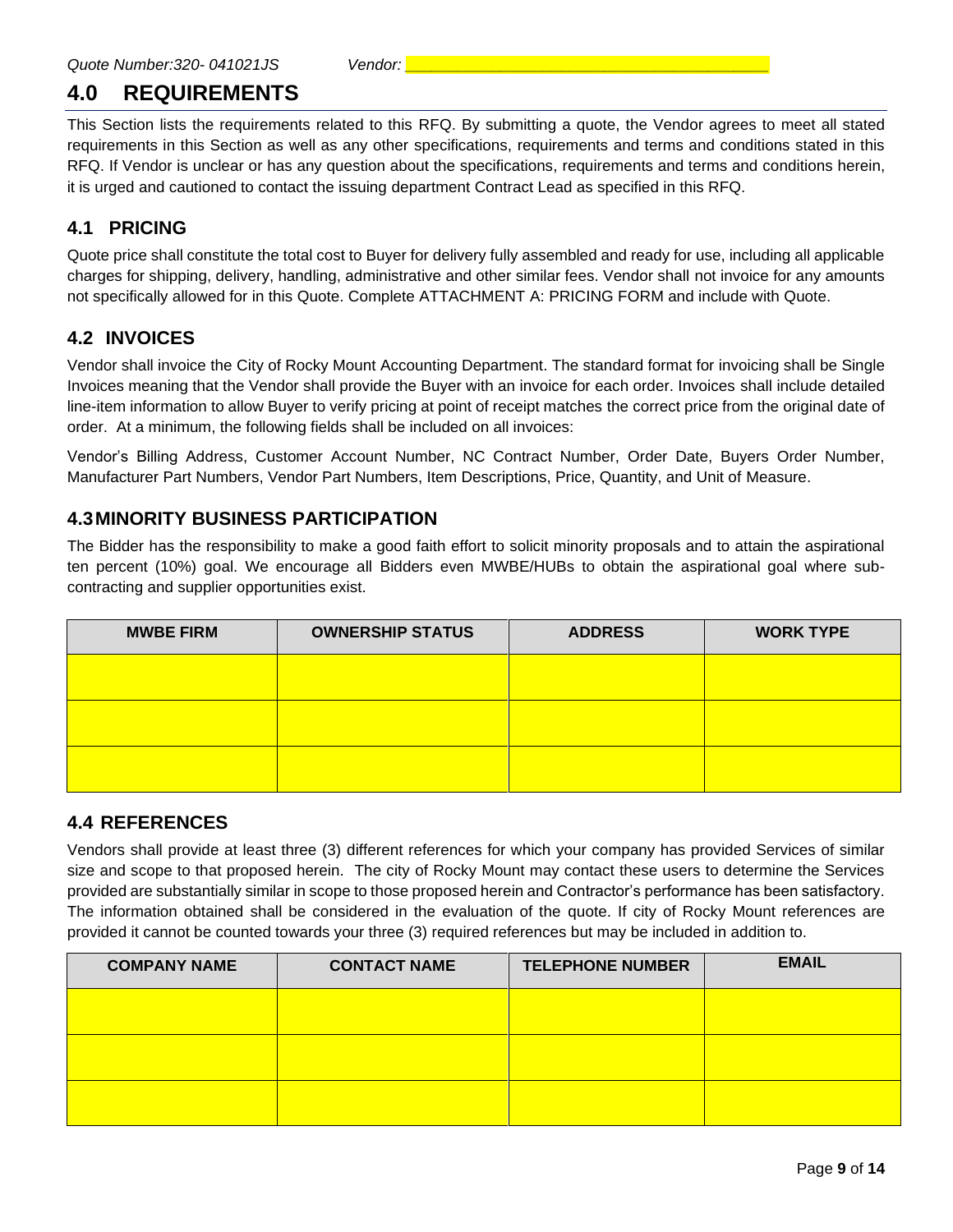# <span id="page-9-0"></span>**5.0 SCOPE OF WORK**

### <span id="page-9-1"></span>**5.1 GENERAL SCOPE**

- **a)** As time is of the essence, the Contractor awarded this bid shall be prepared to start demolition on this structure within thirty (30) calendar days of the issuance of the Purchase Order. It is further required as part of the condition of the contract, that demolition be completed and that the site be cleaned up and stabilized within five (5) calendar days of initiating demolition. Overall, the Contractor shall complete the work within a total of thirty-five (35) calendar days from issuance of the Purchase Order. The contractor will be required to install and maintain temporary sedimentation and erosion control measures to prevent sediment from leaving the site and entering the storm drainage system. This would primarily consist of block and gravel curb inlet protection. Bad weather days will be considered but must be coordinated with Kelly Cook, Community Code Administrator. Mr. Cook may be contacted at 252.467.4955
- **b)** The demolition process will include the removal of ALL debris from the demolition area, i.e., all rocks, masonry, and wood/metal scraps. The demolition area will be raked clear/smooth of ALL debris before seeding. The Contractor shall backfill and compact all excavated areas with sand-clay and dress off and fill in all low spots with topsoil in order to provide positive drainage within the limits of the work area and shall grade, reseed, and straw the demolition area and any other areas disturbed during completion of the work. Reseeding is to be done with Kentucky Fescue grass seed. (The result of this effort will create an area that can easily be maintained with standard residential yard maintenance equipment.) The demolition process must include dust control. This process must be accomplished with the use of at least a 1" hose with a nozzle producing a fog spray pattern sufficient to maintain adequate dust control to the satisfaction of Alan Pridgen, Senior Community Code Inspector or Charlina Chavis, Senior Community Code Inspector.

NOTE: The Demolition Contractor must remove any trees damaged during the demolition process.

- **c)** The Contractor awarded the bid shall be responsible for all equipment, labor, and materials needed to demolish the property and the hauling of materials to disposal site. If present, the contractor will not be allowed to stage equipment or cross a box culvert located on or immediately adjacent to the property. Disposal of materials is to be done in accordance with all Federal, State, and Local laws and must be at a State approved landfill. Copies of the waste manifest bills from the landfill must be supplied at the time you submit your bill for payment of the demolition. Payment will not be made until such time as these manifests are provided to the City by the Contractor.
- **d)** A demolition permit will be required and can be secured through the City of Rocky Mount Inspection Division. Before this permit can be secured, the Demolition Contractor must secure a state form DHHS-3768 "Asbestos Permit Application and Notification for Demolition/Renovation" from the State of North Carolina.
- **e)** For each day in excess of the deadline, the Contractor shall pay the City the sum of \$100 per day as liquidated damages. Liquidated damages shall be compensation for damages suffered by the City and shall not be interpreted as a "fine" or "penalty". No additional payment or bonuses shall be made for completion of the contract in less than the noted time period.
- **f)** The City of Rocky Mount will provide a copy of the asbestos survey to the demolition contractor for permitting purposes with the North Carolina Department of Health and Human Services.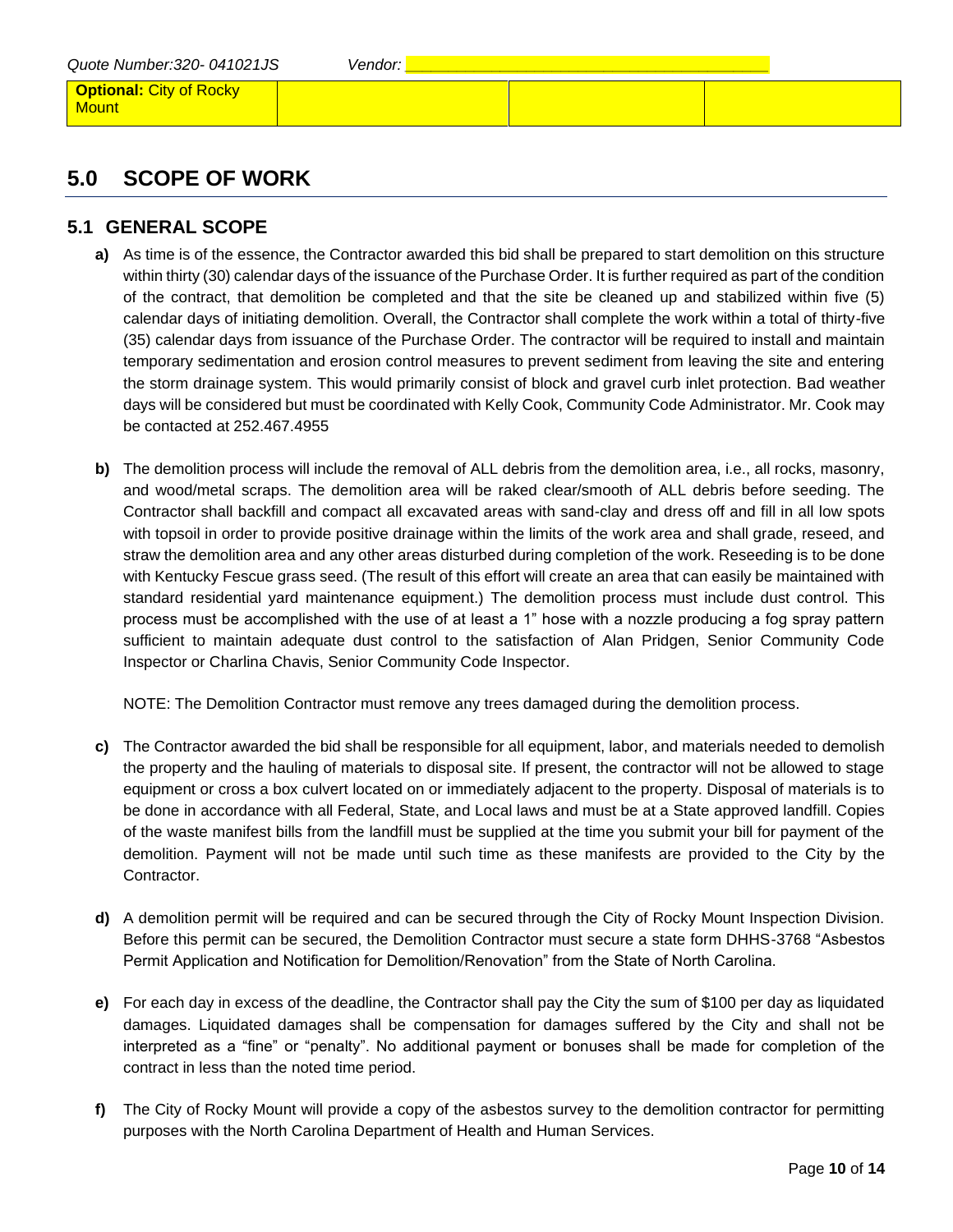- **h)** To the fullest extent permitted by law, the Contractor shall indemnify and hold harmless the City, its agents, and employees from and against all claims, damages, loss, and expenses including, but not limited to, attorneys' fees arising out of or resulting from the work, provided that any such claim, damage, loss, or expense is (a) attributable to bodily injury, sickness, disease, or death, or to injury destruction of property (other than the work itself) including the loss of use resulting there from, and (b) is caused in whole or in part by negligent act or omission of Contractor, any subcontractor, anyone directly or indirectly employed by any of them, or anyone for whose acts any of them may be liable, regardless of whether or not such claims, damages, loss, and expenses are caused in part by any party indemnified hereunder.
- **i)** Before payment is made for demolition of the house(s), the Contractor receiving award of the contract shall submit to Kelly Cook, Community Code Administrator, a signed statement giving the name(s) of any subcontractors used and that all sub-contractors have been paid.
- **j)** The City of Rocky Mount reserves the right to reject any and/or all bids or to re-advertise should the need arise.

#### **In addition to the removal of this structure (and the contents) at the location listed in this proposal, special conditions/exceptions will apply**

# <span id="page-10-0"></span>**5.2 PROPERTIES TO BE DEMOLISHED**

511 Magnolia Street, Rocky Mount, NC 27801

PIN: 386001589100

Demolition of single-family dwelling.

- Single story, wood frame; wood, vinyl & alum siding exterior; asphalt shingle roof, approximately 1350sf
- No asbestos containing material on site

# <span id="page-10-1"></span>**5.3 VENDOR'S REPRESENTATION**

- a) Vendor warrants those qualified personnel shall provide all services that may be required under The Contract in a professional manner. "Professional manner" means that the personnel performing the services shall possess the skill and competence consistent with at least the prevailing business standards in the industry. Vendor agrees that it shall not enter any agreement with a third party that may abridge any rights of the City under The Contract. Vendor shall serve as the prime contractor under The Contract and shall be responsible for the performance and payment of all subcontractors(s) that may be approved by the City. Names of any third-party Vendors or subcontractors of Vendor may appear for purposes of convenience in Contract documents; and shall not limit Vendor's obligations hereunder.
- b) If any goods, services, functions, or responsibilities not specifically described in The Contract are required for Vendor's proper performance, provision and delivery of the goods and services under The Contract, or are an inherent part of or necessary sub-requirement included within such goods and services, they will be deemed to be implied by and included within the scope of the contract to the same extent and in the same manner as if specifically described in the contract. Unless otherwise expressly provided herein, Vendor will furnish all of its own necessary management, supervision, labor, facilities, furniture, computer and telecommunications equipment, software, supplies and materials necessary for the Vendor to provide and deliver the goods and services.
- c) Vendor warrants that it has the financial capacity to perform and to continue perform its obligations under the contract; that Vendor has no constructive or actual knowledge of an actual or potential legal proceeding being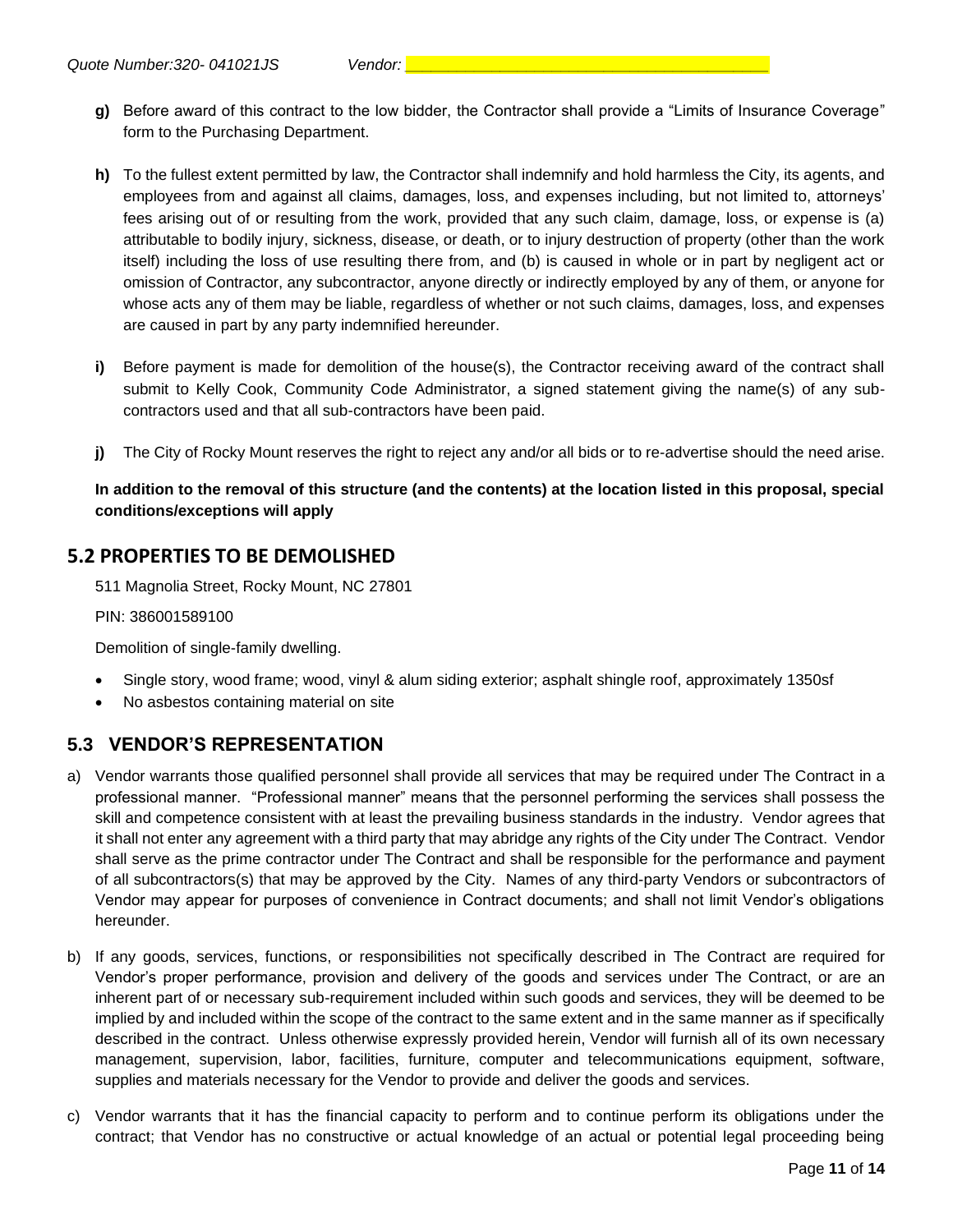brought against Vendor that could materially adversely affect performance of The Contract; and that entering into The Contract is not prohibited by any contract, or an order by any court of competent jurisdiction.

**Attachments to this RFQ begin on the next page.**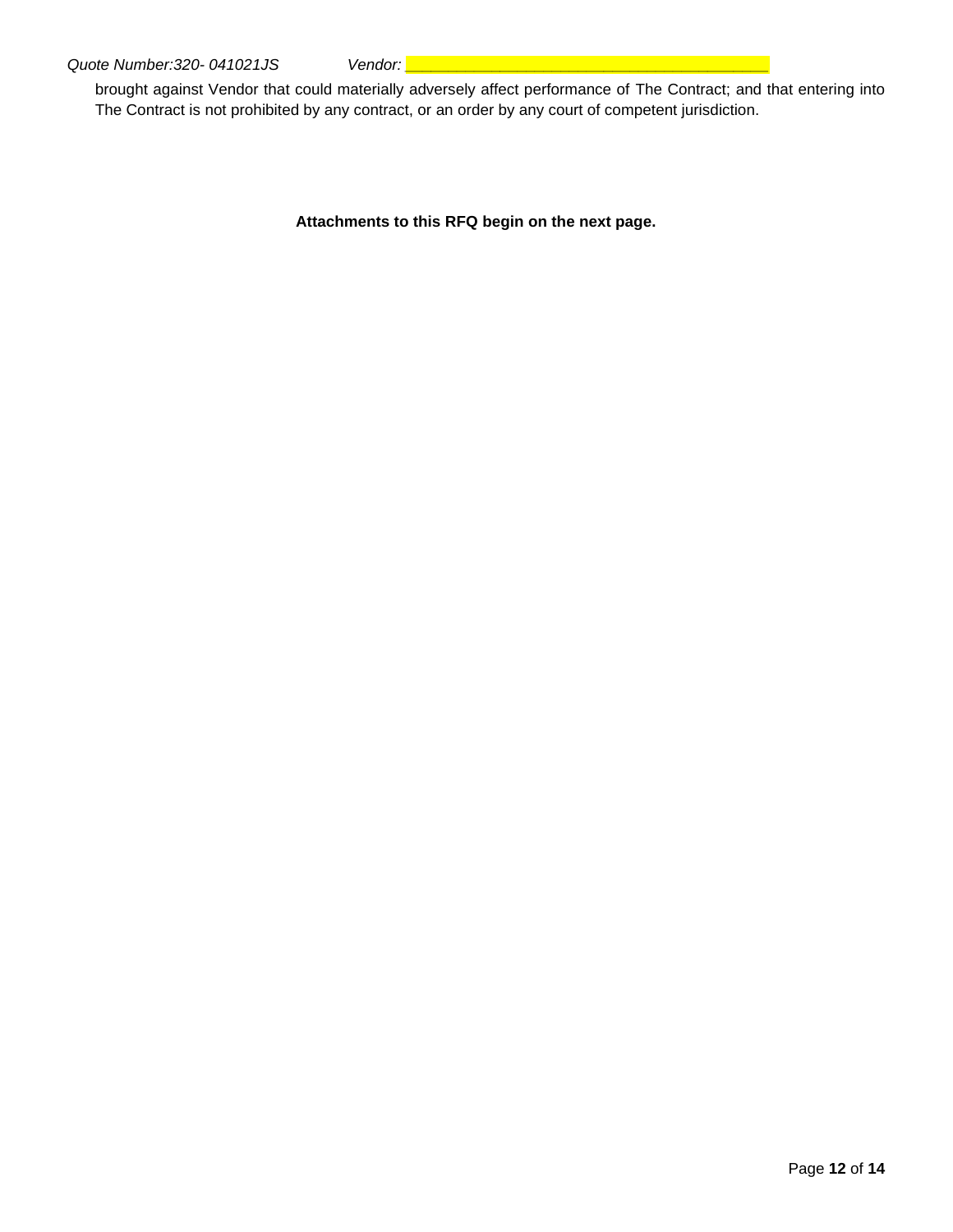### <span id="page-12-0"></span>**ATTACHMENT A: PRICING FORM**

All labor costs, direct and indirect, shall have been determined and included in the quote. The c ost and availability of all equipment, materials, and supplies associated with performing the services described in the scope of work shall have been determined and included in the quote.

| Line | <b>DESCRIPTION</b>                                                | UNIT PRICE                             |  |
|------|-------------------------------------------------------------------|----------------------------------------|--|
|      | 511 Magnolia Street, Rocky Mount, NC 27801                        | \$                                     |  |
|      | Contractor availability: Proposed project start date may be<br>20 | with a completion date of<br><b>20</b> |  |

# <span id="page-12-1"></span>**ATTACHMENT B: INSTRUCTIONS TO BIDDERS**

**City of Rocky Mount Instructions to Bidders Review** <https://rockymountnc.gov/vendor>

# <span id="page-12-2"></span>**ATTACHMENT C: ACCEPTANCE OF GENERAL TERMS & CONDITIONS**

Review Terms and Conditions: General at <https://rockymountnc.gov/vendor> Terms and conditions on the vendor webpage that do not apply to this bid: Federal UG Terms, FEMA Contract Provisions, Sample Contract Terms.

Check here to indicate that you have read and agree to the City of Rocky Mount General Teems & Conditions.